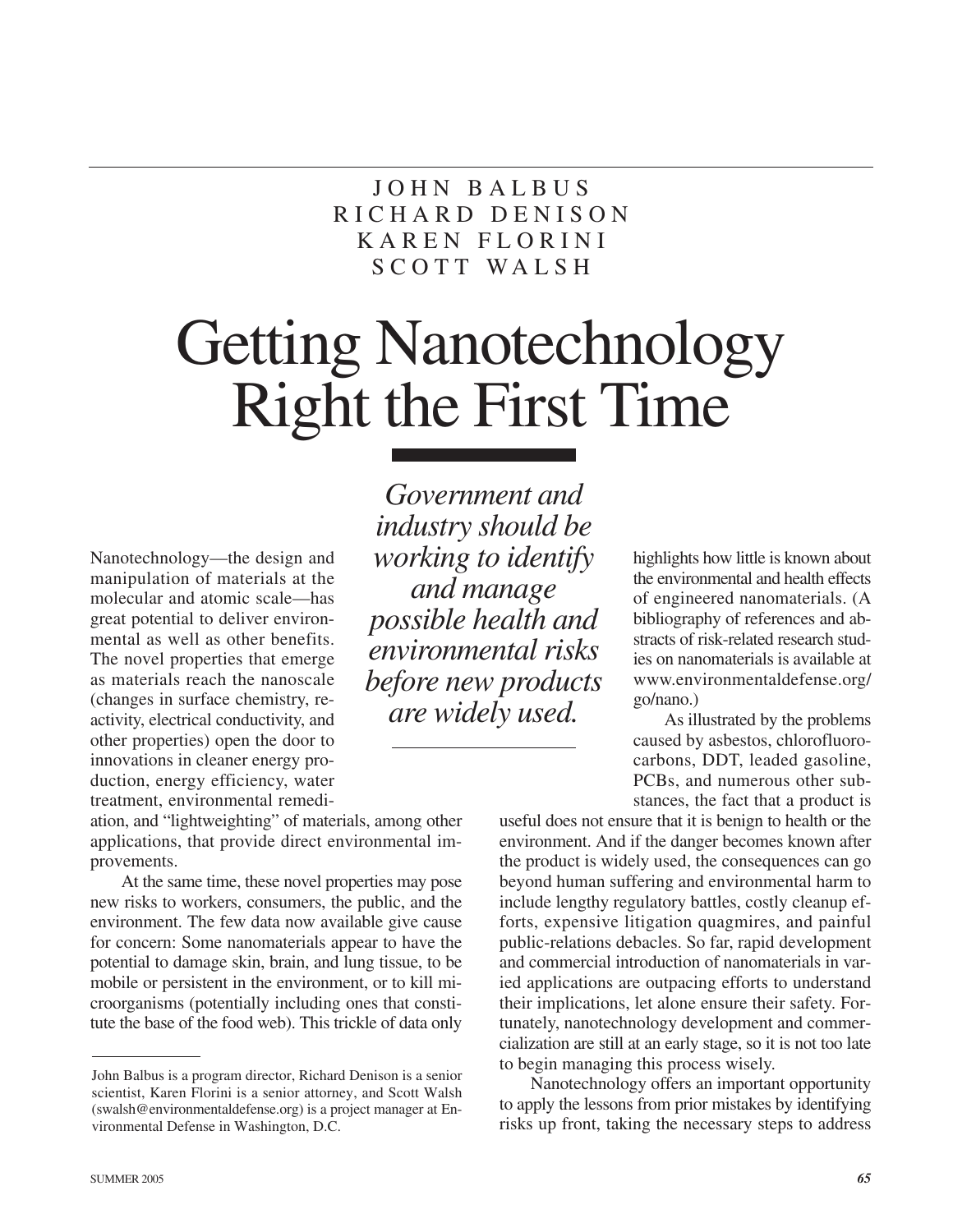them, and meaningfully engaging stakeholders to help shape this technology's trajectory. There is an opportunity to get nanotechnology right the first time.

## **Reason for concern**

Nanoparticles can be naturally occurring or generated as byproducts of chemical reactions such as combustion. But attention now is focusing on the large number of engineered nanomaterials—fullerenes (also known as buckyballs), carbon nanotubes, quantum dots, and nanoscale metal oxides, among others that are beginning to reach the market in growing quantities and in a wide variety of applications.

Studies performed to date are inadequate to provide a full picture of the risks of these engineered nanomaterials and leave open even more questions about other variants and types of engineered nanomaterials. Even so, they offer reason for concern. Studies have demonstrated that some nanomaterials can be mobile or persist in the environment and can be toxic to animals as diverse as fish and rats. A recent Rice University study of buckyballs found that although individual buckyballs do not dissolve well in water, they have a tendency to form aggregates that are both very water-soluble and bacteriocidal, a property that raises strong concerns about ecosystem impacts, because bacteria constitute the bottom of the food chain in many ecosystems. In addition, nanoparticles are deposited throughout the respiratory tract when inhaled. Some of the particles settle in the nasal passages, where they have been shown to be taken up by the olfactory nerves and carried past the bloodbrain barrier directly into brain cells. Nanoparticles in the 30- to 50-nanometer range have been shown to penetrate deeply into the lungs, where they readily cross through lung tissue and enter the systemic circulation. This potential for rapid and widespread distribution within the body offers promise of a new array of diagnostic and therapeutic applications for these substances, but it also heightens the importance of having a full understanding of their toxicity.

A variety of nanomaterials have the capacity to cause tissue and cellular damage by causing oxidative stress (the same type of damage that people take antioxidant pills to protect against). Buckyballs caused oxidative damage to brain and liver cells in a study in largemouth bass; other nanoparticles have also been shown to cause oxidative stress in skin cells and in the

liver. Most research has used prototypical or "plain" nanoparticles, such as uncoated buckyballs and carbon nanotubes. The few studies that have looked at the effects of variations and coatings have shown that these changes modify the toxicity of the original particle, further complicating the picture and raising the question of how these coatings may degrade over time within the body or in the environment. Oxidative stress may also be part of the mechanism behind the damage to lung tissue that has been observed in several studies of carbon nanotubes. Carbon nanotubes instilled into the lungs of rats and mice have caused unusual localized immune lesions (granulomas) within 30 days, and a separate aspiration study noted this effect as well as dose-dependent lung fibrosis throughout the lung tissue. These and other studies suggest that some nanomaterials can evade the lung's normal clearance and defense mechanisms.

Although the doses and methods of administration used in these studies may not perfectly mirror likely exposure scenarios, these studies strongly suggest the potential for some nanomaterials to pose significant risks.

## **Urgent need for action**

These initial studies highlight how little is known about the health and environmental effects of engineered nanomaterials. Thousands of tons of nanomaterials are already being produced each year, and hundreds of products incorporating nanomaterials are reportedly already on the market. The global market for nanotechnology products is expected to reach at least \$1 trillion over the next decade. Given the length of time it will take to develop an adequate understanding of the potential risks posed by a wide variety of nanomaterials and to apply this knowledge to inform appropriate regulation, it is imperative to take action now.

Both the public and private sector's best interests are served by an investment to identify and manage potential risks from nanomaterials now, rather than waiting until problems arise and then struggling to remediate or otherwise cope with them. History demonstrates that embracing a technology without a careful assessment and control of its risks can be extremely costly from both human and financial perspectives. The failure to sufficiently consider the adverse effects of using lead in paint, plumbing, and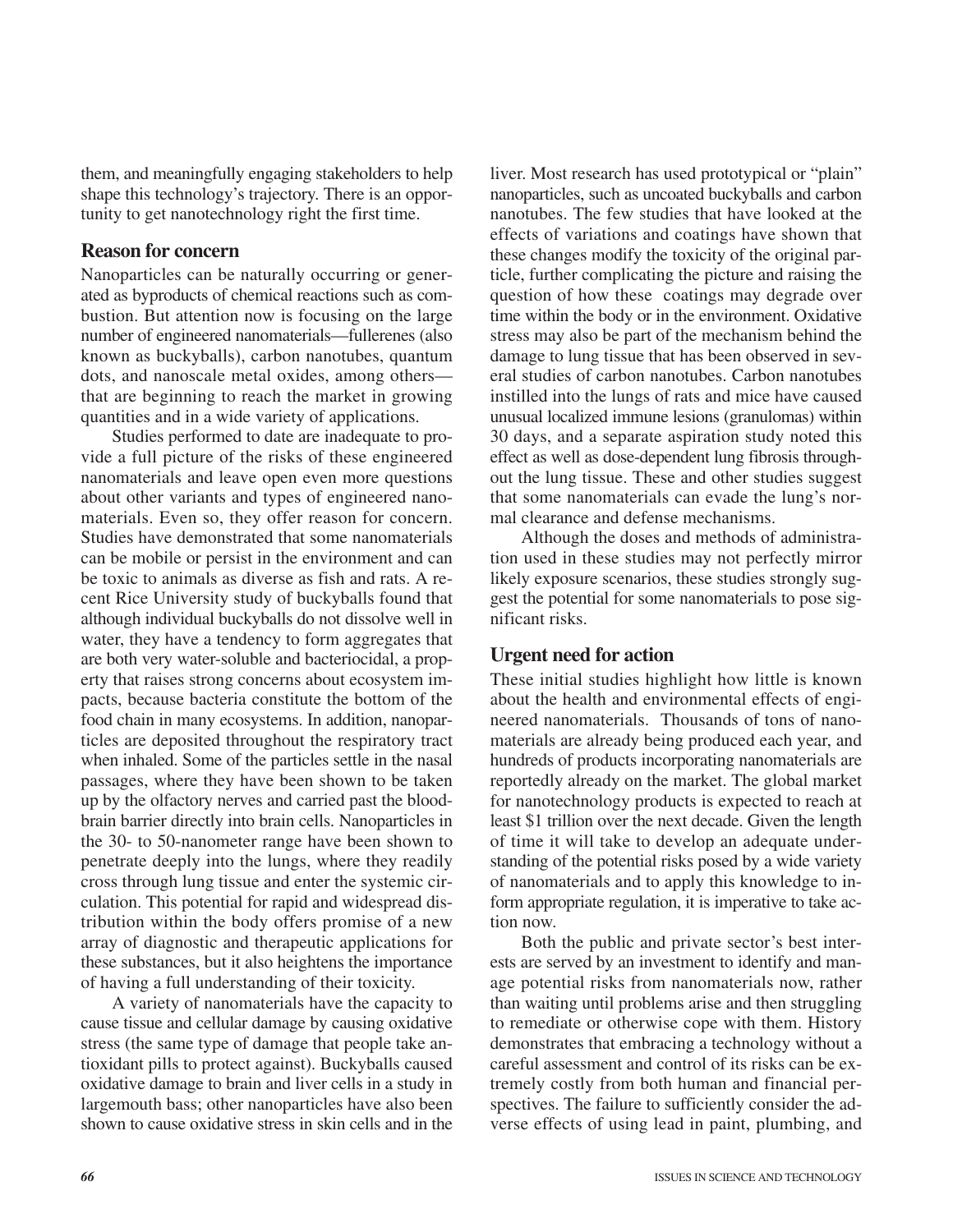gasoline has resulted in widespread health problems that continue to this day and burden us with extremely high cleanup costs. Asbestos is another example where enormous sums of money are being spent by private companies for remediation, litigation, and compensation, even beyond that spent by the public sector to alleviate harm to human health and the environment. Standard & Poor's has estimated that the total cost of liability for asbestos-related losses could reach \$200 billion.

The risks at issue here are not only those related to health and the environment but also risks to the very success of this promising set

of technologies. If the public is not convinced that nanomaterials are being developed in a way that identifies and minimizes negative consequences to human health and the environment, a backlash could develop that delays, reduces, or even prevents the realization of many of the potential benefits of nanotechnology. As demonstrated with genetically modified organisms just a few years ago, rapid commercialization combined with a failure to address risks early on can lead to product bans and closed markets, resulting in that case in hundreds of millions of dollars in annual export losses for U.S. farmers and companies.

Timely implementation of the following four actions will allow for the most efficient and safest use of nanotechnology.

*Increase risk research.* The U.S. government, as the largest single investor in nanotechnology R&D, needs to spend more to assess the health and environmental implications of nanotechnology and ensure that the critical research needed to identify potential risks is done, and done expeditiously. Of the roughly \$1 billion that the federal government spends annually on nanotechnology, spending for environmental and health implications research accounted for only \$8.5 million (less than 1 percent) in fiscal year (FY) 2004 and is proposed to increase to only \$38.5 million (less than 4 percent) for FY 2006.

Environmental Defense has called on the U.S. government to increase federal funding for nanoma-

*EPA can and should clarify that nanomaterials are new unless they demonstrably lack novel properties compared to a conventional counterpart.*

terial risk research under the National Nanotechnology Initiative (NNI) to at least \$100 million annually for the next several years. Although an annual expenditure of \$100 million is a significant increase over current levels, it is still a small fraction of the overall federal budget for nanotechnology development. Moreover, it is a modest investment compared to the potential benefits of risk avoidance and to the \$1 trillion or more that nanotechnology is projected to provide to the world economy by 2015. Given the complexity of the task, the scope of the necessary research, and available benchmarks for comparison, \$100 million per year is a

reasonable lower-bound estimate of what is needed.

Broad agreement exists among stakeholders that addressing the potential risks of nanotechnology will be an unusually complex task. Nanotechnology is a potentially limitless collection of technologies and associated materials. The sheer diversity of potential materials and applications, which is a source of nanotechnology's enormous promise, also poses major challenges with respect to characterizing potential risks. Nanotechnology entails many fundamentally different types of materials (and hundreds or thousands of potential variants of each); many novel properties that are potentially relevant to risk; many potential types of applications; and multiple sources and routes of and exposure over the full life cycle of a given material or application.

Even before the research is done that will allow hazards and exposures to be evaluated in detail, a number of more fundamental needs must be addressed. At present, even a basic understanding of which specific properties determine nanomaterials' risk potential is lacking. Many of the methods, protocols, and tools needed to characterize nanomaterials or to detect and measure their presence in a variety of settings, including the workplace environment, the human body, and environmental media, are still in a very early stage of development.

Nor is it clear the extent to which existing knowledge about conventional chemicals can be used to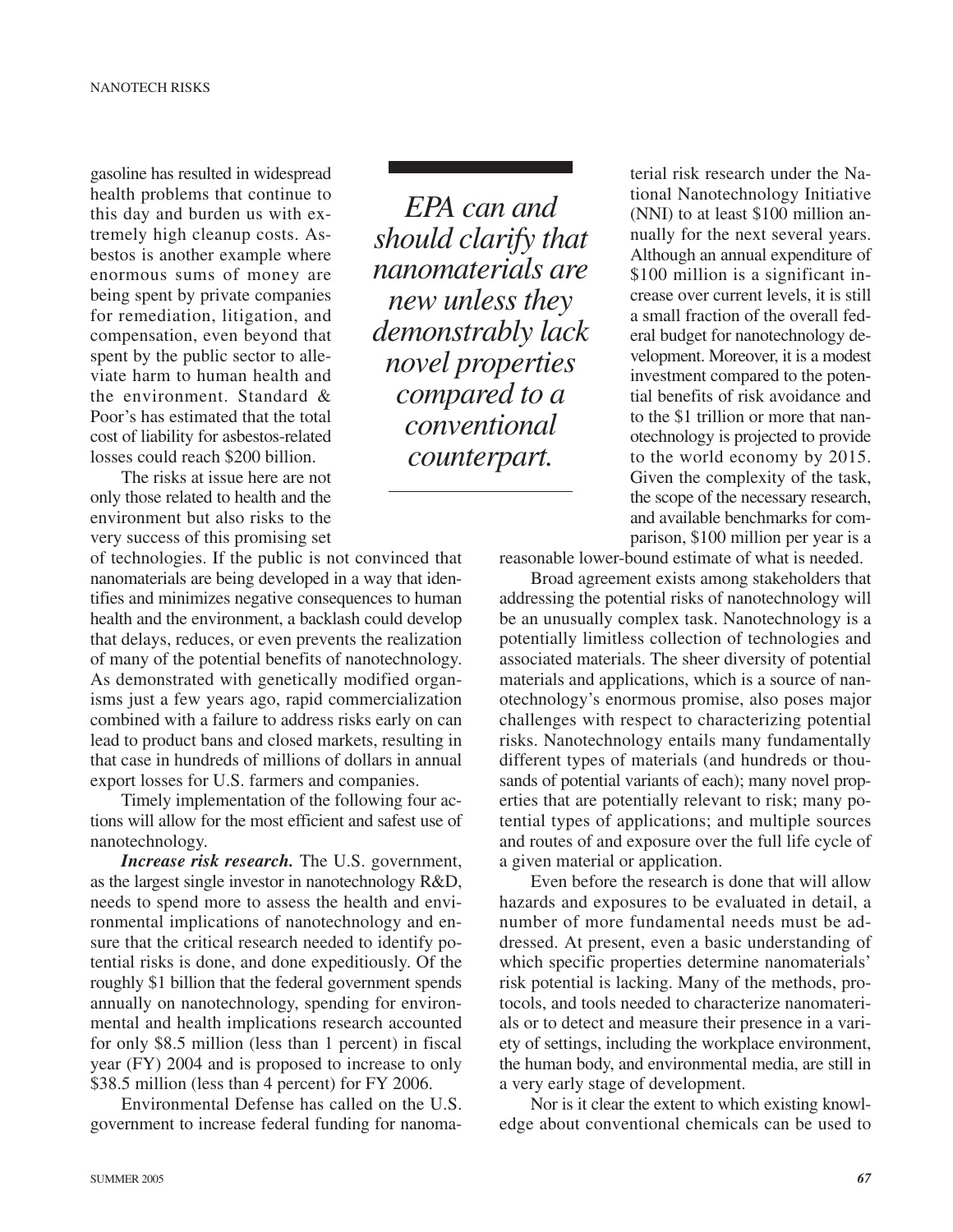predict risks of nanomaterials. The defining character of nanotechnology—the emergence of novel properties when materials are reduced to or assembled at the nanoscale—carries with it the potential for novel risks and even novel mechanisms of toxicity that cannot be predicted from the properties and behavior of their bulk counterparts. Risk research is needed to understand nanomaterial characterization, biological and environmental fate and transport, and acute and chronic toxicity.

In each of these areas, existing testing and assessment methods and protocols need to be reexamined to determine the extent to which they can be modified to account for nanomaterials' novel characteristics or need to be supplemented with new methods. Similar challenges will arise with respect to methods and technologies for sampling, analysis and monitoring, all of which will be needed to detect nanomaterials and their transformation products in living systems and in various environmental media.

The view that significantly more money needs to be spent on nanotechnology risk research is further supported by experts' assessments, known testing costs associated with hazard characterization programs for conventional chemicals, and the research budgets for a roughly analogous risk-characterization effort, namely the Environmental Protection Agency's (EPA's) research on risks of airborne particulate matter (PM).

*Experts' assessments.* Experts from a variety of fields have declared that the NNI's current funding for nanotechnology risk research needs to be significantly increased. Invited government, industry, and academic experts at a September 2004 workshop sponsored by the NNI called for at least a 10-fold increase in federal spending on nanotechnology riskrelated research, relative to the approximately \$10 million spent in fiscal year 2004. The United Kingdom's Royal Society and Royal Academy of Engineering called for the UK government to devote £5 million to £6 million (\$9 million to \$11 million) per year for 10 years just to do its part to develop the methodologies and instrumentation needed to set the stage for actual testing of nanomaterials. The chemical industry's "nanotechnology development roadmap," requested by the NNI, indicates that the assessment of hazards to human health and the environment will require a level of cumulative R&D

investment that is among the highest of any assigned to the industry's priority research requirements. President Bush's science advisor John H. Marburger III noted that the current toxicity studies now under way through the NNI are "a drop in the bucket compared to what needs to be done."

*Hazard endpoint testing costs.* Several estimates available from chemical hazard assessment programs can be used to provide at least a lower bound on the costs of testing a nanomaterial for hazardous properties. These costs are for the testing of a conventional chemical for an assortment of hazard endpoints of concern (toxicity plus environmental fate); notably, they do not include costs associated with assessing exposure, which is also needed to assess risk. Generating the Screening Information Data Set, a basic set of hazard information designed to screen chemicals only in order to set priorities for further scrutiny, is estimated to cost roughly \$250,000 per chemical. Estimates for filling the more extensive data requirements applicable to high-volume chemicals under the European Union's proposed Registration, Evaluation, and Authorization of Chemicals program exceed \$2 million per chemical. The test battery required to register a pesticide under U.S. law can reportedly cost as much as \$10 million per pesticide.

*EPA research budgets for risks of airborne PM.* In response to recommendations from the National Research Council, the EPA spent \$40 million to \$60 million annually for the first 6 years of a multiyear research program on risks posed by airborne PM. The scope of needed research on nanomaterials is considerably broader and thus likely to cost much more than for airborne PM. This is because airborne PM is a relatively well-studied mixture of chemicals to which exposure arises from a discrete (though highly diffuse) set of sources and through a single route: inhalation. In contrast, nanomaterials

• are composed of many entirely novel, often poorly characterized classes of materials

• will be applied and used in ways that will create the potential for release and exposure through many more pathways, including breathing, ingesting drinking water, and skin absorption

• may be present in wastes, water discharges, and a wide array of products

• may result in the exposure of consumers, as well as the general public and workers, through in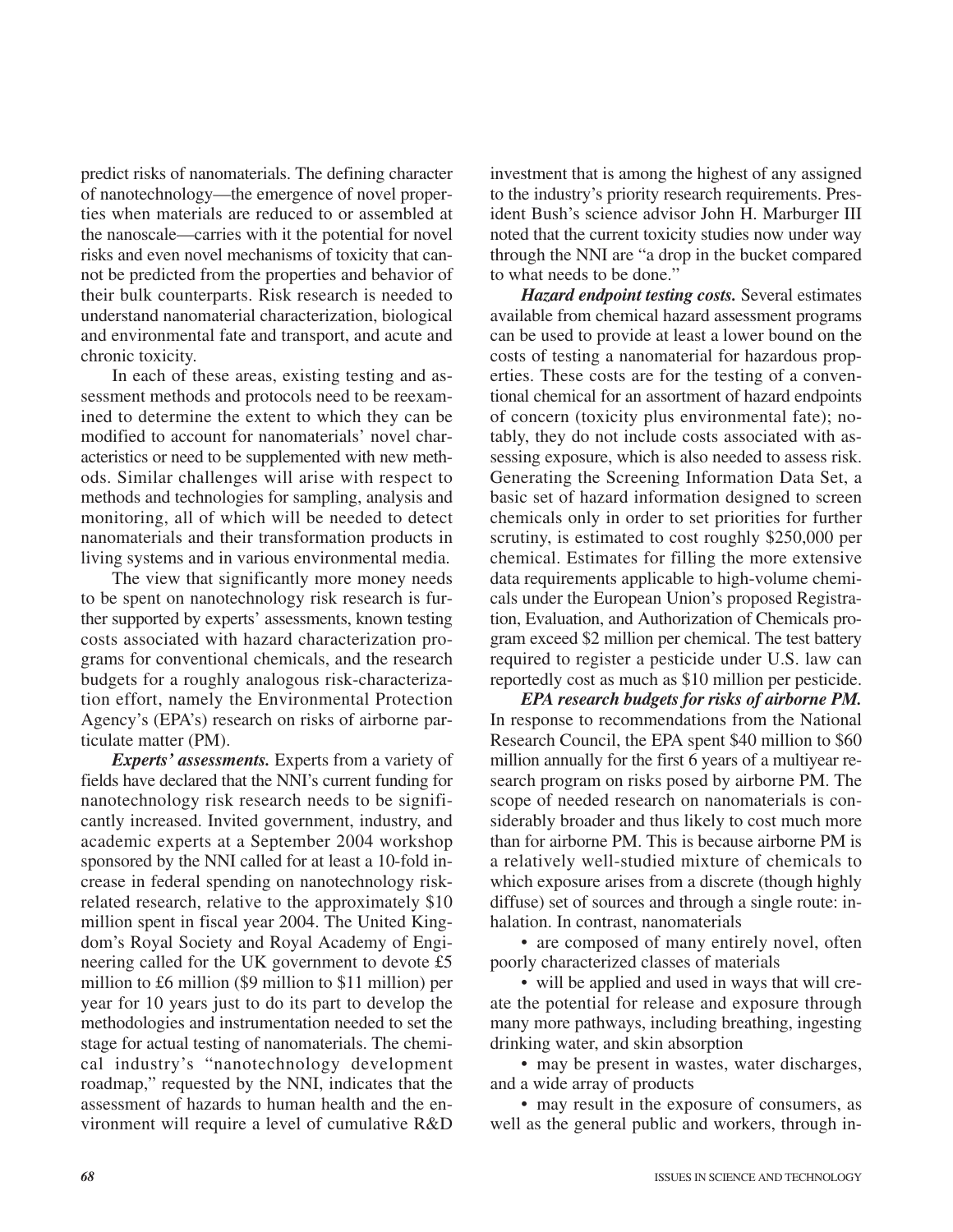corporation into products

• pose potential environmental as well as human health risks that need to be considered

Hence, regardless of the ultimate magnitude of risk identified, the research needed to assess the risks is likely to be considerably more involved and costly for nanomaterials than for airborne PM.

The President's Subcommittee on Nanoscale Science, Engineering and Technology already plays a role in coordinating and exchanging information on federal R&D spending for nanotechnology. That coordinating role needs to be enhanced to include the ability to

shape and direct the overall federal risk research agenda across agencies to ensure that all critical needs are being addressed, as well as the responsibility and authority to ensure that individual agencies have sufficient resources to conduct the needed research in their areas. In light of the rapidity with which nanomaterials are reaching the market, this added authority is essential to ensure that the right questions are asked and answered on a timely basis.

This is not to say that the U.S. government should be the sole, or even the principal, funder of nanomaterial risk research. Other governments are also spending heavily to promote nanotechnology R&D, and they too should allocate some portion of their spending to address nanotechnology risks. And although government risk research has a critical role to play in developing the infrastructure needed to characterize and assess the risks of nanomaterials, private industry should fund the majority of the research and testing on the products they are planning to bring to market. Clearly, all parties will benefit if governments and industry coordinate their research to avoid redundancy and optimize efficiency.

*Improve regulatory policy.* Although the United States has many regulatory programs in place to address environmental and health risks, those programs are neither comprehensive in their design nor without flaws in their implementation. As a result, some substances can fall through regulatory cracks and go unregulated or underregulated, posing risks that are not

*Out of enlightened self-interest, industry must take the lead in evaluating and managing nanomaterial risks for the near term.*

discovered until adverse effects are widespread. There are signs that some nanomaterials may be poised to fall between those cracks. Consider a few examples:

• For many substances and products, there is little or no governmental review before they are marketed; regulation occurs only after a problem has arisen.

• Other programs are triggered only if a substance is considered "new." Yet at least some nanomaterial producers are apparently proceeding on the assumption that their products are not new despite their novel properties, and government agencies have not

clarified the regulatory status of these materials. As a result, nanomaterials with novel properties are entering commerce without the scrutiny of potential health and environmental effects they warrant.

• Some programs for "new" substances have historically required very limited data to be submitted by producers, relying instead on extrapolation from information on existing chemicals, an approach that is highly questionable for nanomaterials, given how few hazard data now exist.

• Under many regulatory programs, coverage is triggered by mass-based thresholds or standards. Yet because of their high surface-area-to-mass ratios or other properties, nanomaterials often exhibit dramatically increased potency or other activity relative to their bulk counterparts, a distinction not reflected in existing mass-based measures.

• Some potential nanotechnology applications may fall through the cracks between the jurisdictions of multiple regulatory programs. For example, sunscreens using nanoparticles of titanium dioxide were reviewed by the Food and Drug Administration (FDA) for potential immediate health effects on consumers, but neither the FDA nor the EPA reviewed how titanium dioxide nanoparticles may affect aquatic ecosystems when these sunscreens wash off.

At this point, federal agencies need to vigorously use their existing statutory authorities to address potential nanomaterial risks as effectively as possible. Regrettably, there are few signs of action on this score.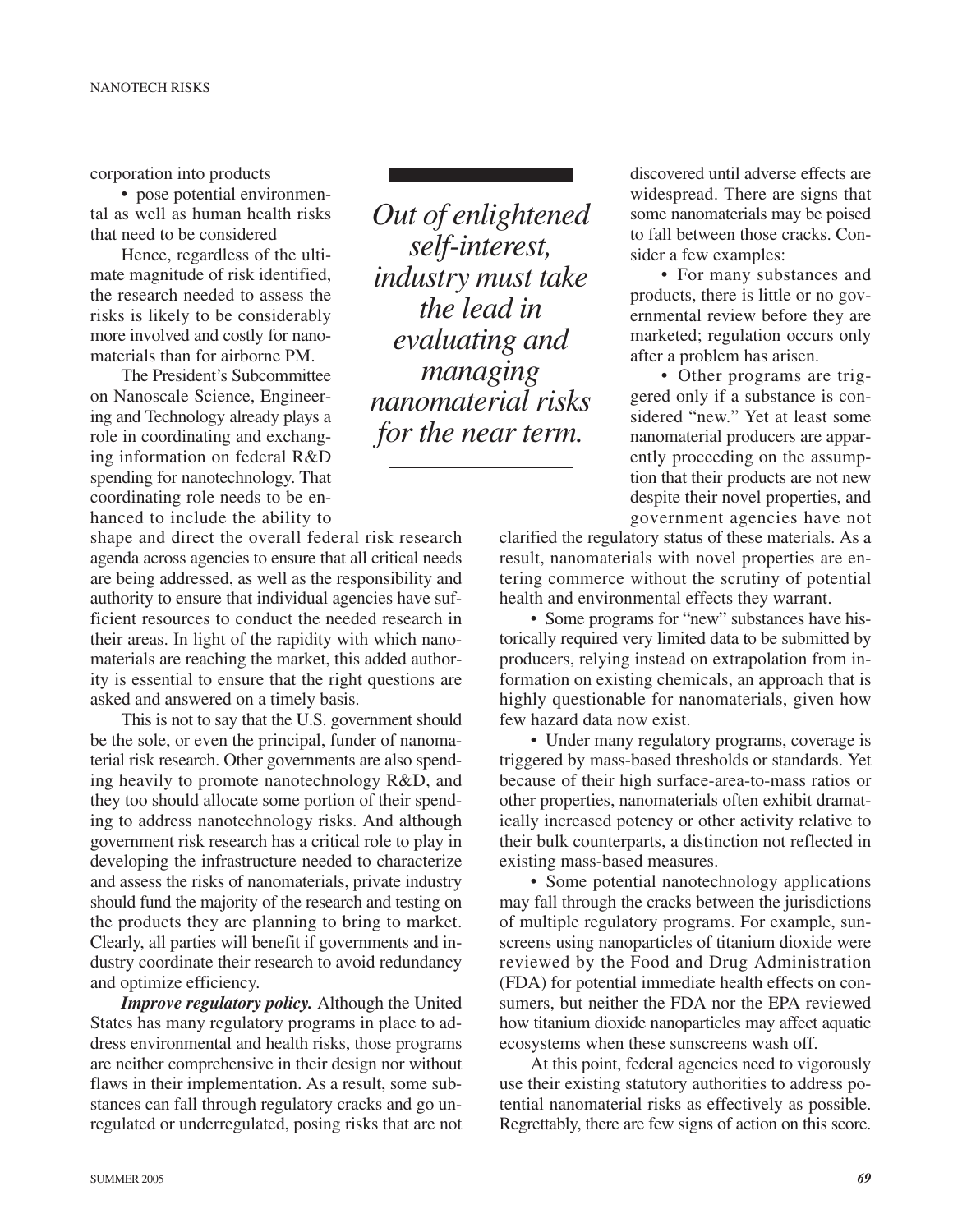For example, the EPA has been conspicuously silent regarding the extent to which nanomaterials are "new" or "existing" chemical substances for purposes of the Toxic Substances Control Act, an important distinction because only new chemicals trigger premanufacture notification and review requirements. The EPA can and should clarify the principle that nanomaterials are new unless they demonstrably lack novel properties as compared to a conventional counterpart. Further, the EPA should clarify that nanomaterials do not automatically qualify for the exemptions from premanufacture notice provisions that are allowed for materials produced in low volumes or thought to result in low exposure, at least until appropriate nanomaterialspecific definitions of "low volume" and "low exposure" can be set. Likewise, before assuming that the existing exemption of polymers from the premanufacture notification program applies to nanomaterials, the EPA needs to determine whether nanomaterials meet the rationale for the exemption; namely, that the molecules are too large to be biologically available and that they degrade only into substances that have already been evaluated. The EPA should also state publicly that it is unlikely to approve the commercial manufacture of a nanomaterial in the absence of hazard and exposure data sufficient to characterize its potential risks.

As agencies apply their existing authorities (or fail to do so), the need for further steps may well become evident. A comprehensive and independent process that identifies deficiencies as well as steps to address them will be vital.

*Develop corporate standards of care.* Even under the most optimistic scenario, it appears unlikely that federal agencies will put into place adequate provisions for nanomaterials quickly enough to address the materials now entering or poised to enter the market. Out of enlightened self-interest, industry must take the lead in evaluating and managing nanomaterial risks for the near term, working with other stakeholders to quickly establish and implement life cyclebased "standards of care" for nanomaterials.

These standards should include a framework and a process by which to identify and manage nanomaterials' risks across a product's full life cycle, taking into account worker safety, manufacturing releases and wastes, product use, and product disposal. Standards of care should also include and be responsive to

feedback mechanisms, including environmental and health monitoring programs to check the accuracy of the assumptions about a material's risks and the effectiveness of risk management practices. Such standards should be developed and implemented in a transparent and accountable manner, including by publicly disclosing the assumptions, processes, and results of the risk identification and risk management systems.

Ideally, such standards of care would help provide a model for sensible regulatory policies as they emerge. This would assure the public that all companies, not just those who participate in voluntary programs, are taking the steps needed to safely manage nanomaterials. This would also set a level playing field for companies, so that responsible companies are not at a disadvantage relative to those that cut corners.

*Engage a diverse range of stakeholders.* To date, neither government nor industry has sufficiently engaged the wide array of stakeholders—including labor groups, health organizations, consumer advocates, community groups, and environmental organizations—whose constituencies both stand to benefit from this technology and are most likely to bear any risks that arise. Government and industry need to engage these various stakeholders and consider their views in deciding how to develop and manage this promising technology in a way that maximizes its benefits and minimizes its risks.

All too often, "stakeholder involvement" translates in practice into either communicating the end result of a process to those who have been excluded (whether intentionally or by default) from participating in it, or seeking to "educate" the public in order to promote a technology and allay concerns that the technology's proponents believe to be unfounded. Engagement is not simply top-down communication. It means involving stakeholders from the outset in helping to identify expectations and concerns, and providing a role for them in helping to set priorities for research and action. And many of these stakeholders not only have a stake or interest in nanotechnology, they also have relevant perspective, experience, and expertise to offer.

Here again, there is an opportunity to get this right the first time. The potential payoff in terms of reduced risks and increased market and public acceptance will almost certainly greatly exceed the investment necessary to draw these important voices into